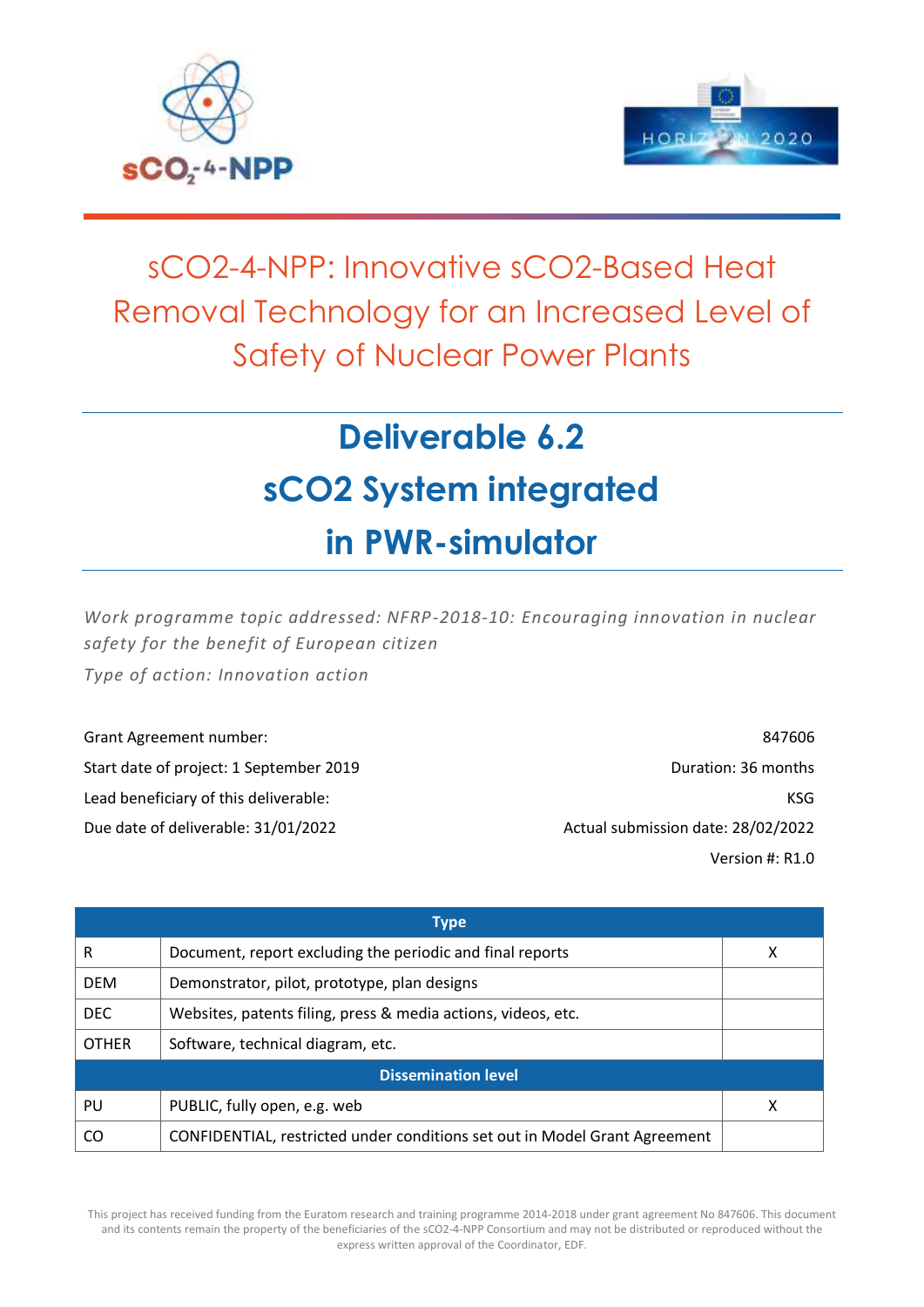## Revision History

| <b>Release Date</b> |            | <b>Reason for Change</b> | <b>Author</b> | <b>Distribution</b> |
|---------------------|------------|--------------------------|---------------|---------------------|
| RO.1                | 31.01.2022 | <b>Internal Review</b>   | P. Lasch      | Consortium          |
| R1.0                | 28.02.2022 | <b>Final Delivery</b>    | P. Lasch      | Public              |

## Deliverable Contributors

*Authors*

| <b>Partner</b> | <b>Name</b> |
|----------------|-------------|
| <b>KSG</b>     | Peter Lasch |

### *Contributors*

| <b>Partner</b> | <b>Name</b>          |
|----------------|----------------------|
| <b>KSG</b>     | Anne-Maria Bleckmann |
| <b>KSG</b>     | Peter Sänger         |
| <b>KSG</b>     | Dr. Frank Boes       |
| GfS            | Frieder Hecker       |

### *Internal Reviewers*

| <b>Partner</b> | <b>Name</b>      |
|----------------|------------------|
| <b>EDF</b>     | Albannie Cagnac  |
| <b>USTUTT</b>  | Jörg Starflinger |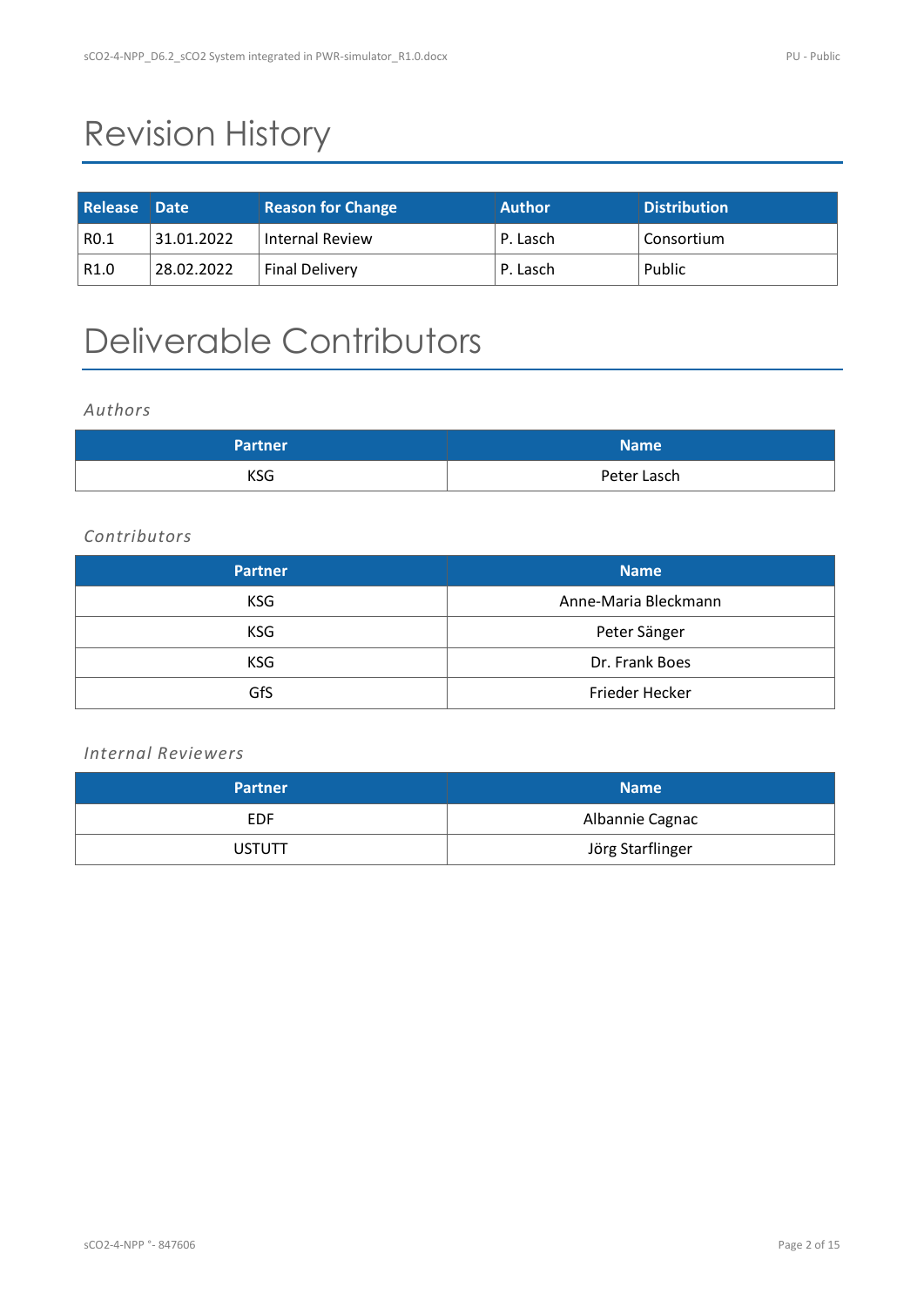## Table of contents

| 1              |       |  |
|----------------|-------|--|
| $\overline{2}$ |       |  |
| 3              |       |  |
| 4              |       |  |
|                | 4.1   |  |
|                | 4.2   |  |
|                | 4.2.1 |  |
|                | 4.3   |  |
|                | 4.3.1 |  |
|                | 4.3.2 |  |
|                | 4.3.3 |  |
|                | 4.4   |  |
|                | 4.5   |  |
| $5 -$          |       |  |

## List of Tables

## List of Figures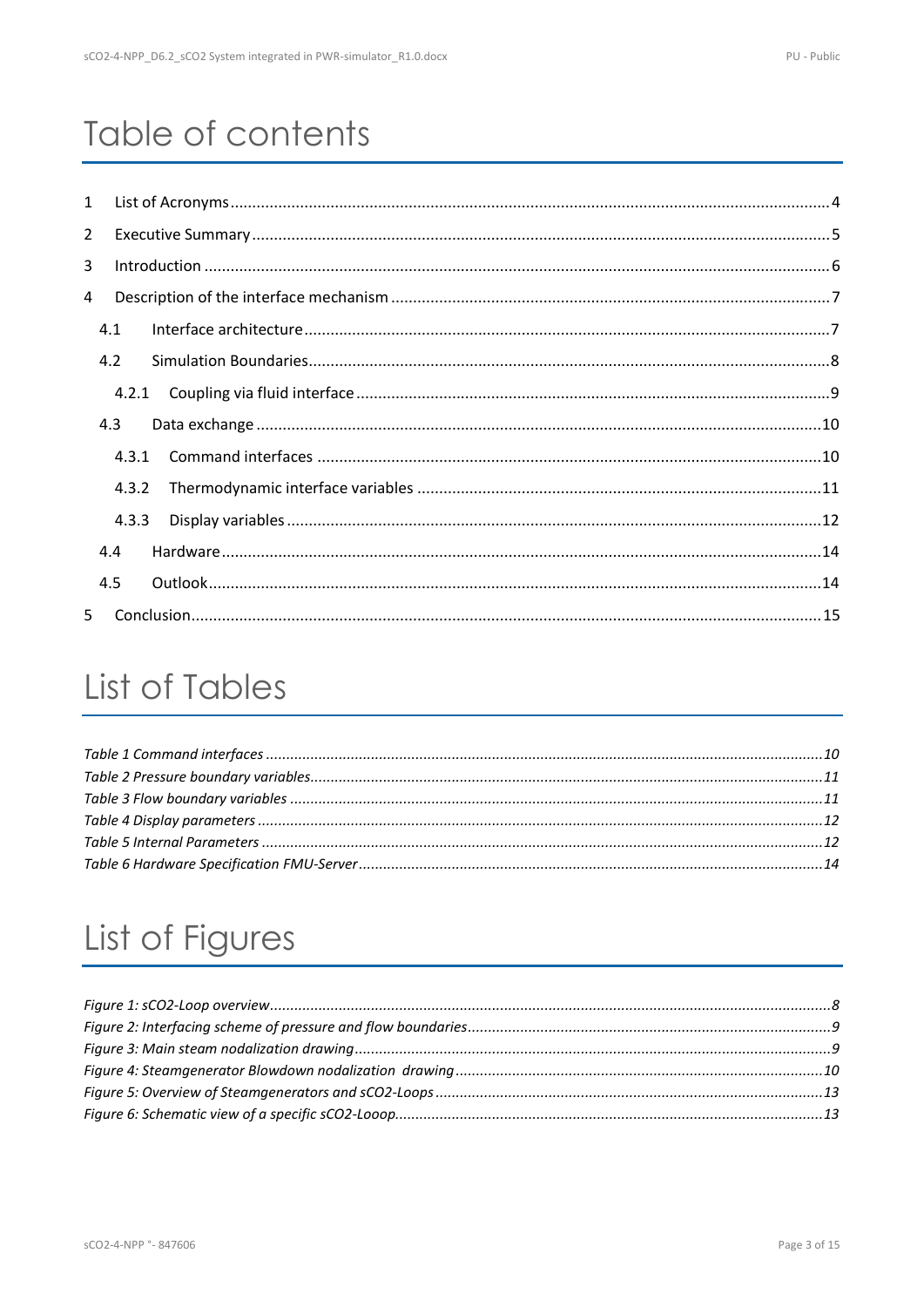## <span id="page-3-0"></span>1 List of Acronyms

| <b>Abbreviation / Acronym</b> | <b>Description / meaning</b>                           |
|-------------------------------|--------------------------------------------------------|
| <b>API</b>                    | Application Programming Interface                      |
| <b>CHX</b>                    | <b>Compact Heat Exchanger</b>                          |
| <b>CP</b>                     | Compressor                                             |
| <b>CVR</b>                    | Centrum výzkumu Řež                                    |
| <b>DUHS</b>                   | <b>Divers Ultimate Heat Sink</b>                       |
| <b>FMI</b>                    | Functional Mock-up Interface                           |
| <b>FMU</b>                    | <b>Functional Mock-up Unit</b>                         |
| GfS                           | Gesellschaft für Simulatorschulung mbH                 |
| IC                            | <b>Initial Condition</b>                               |
| <b>KSG</b>                    | Kraftwerks-Simulator Gesellschaft mbH                  |
| <b>NPP</b>                    | <b>Nuclear Power Plant</b>                             |
| sCO <sub>2</sub>              | <b>Supercritical Carbon Dioxide</b>                    |
| TB                            | Turbine                                                |
| TCP/IP                        | <b>Transmission Control Protocol/Internet Protocol</b> |
| <b>VLAN</b>                   | Virtual Local Area Network                             |
| VM                            | Virtual Machine                                        |
| <b>WP</b>                     | <b>Work Package</b>                                    |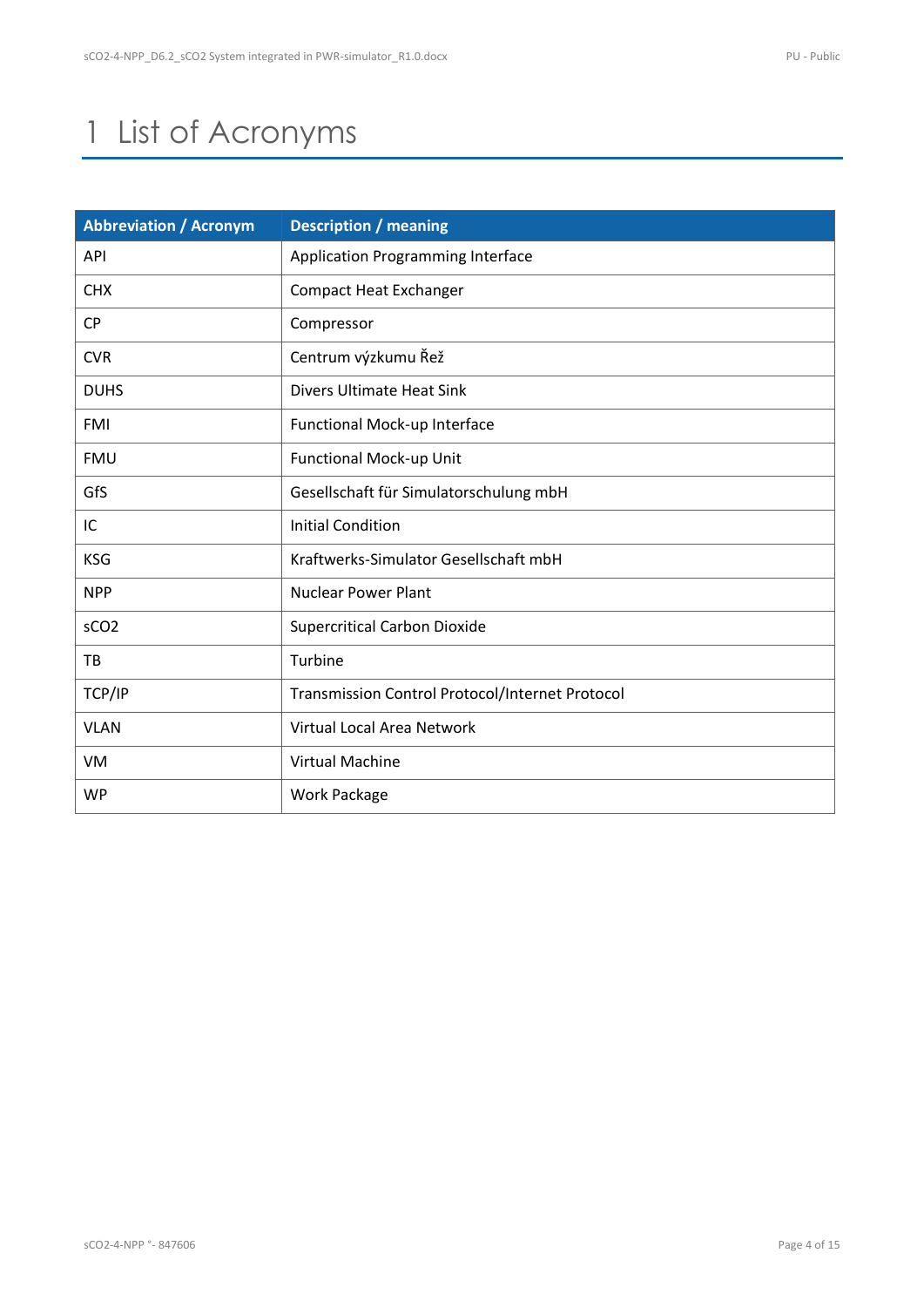## <span id="page-4-0"></span>2 Executive Summary

The goal of Work Package 6 in the sCO2-4-NPP project is to demonstrate the behaviour of the sCO2-Loop in a real power plant. Therefore, a training simulator was chosen as the best way to display the impact of the sCO2-Loop on realistic transients. To achieve this the sCO2-Model developed in WP5 will be connected to a full-scope training simulator.

Deliverable 6.2 aims to describe how this fast-running model of the sCO2-Loop was integrated into a full scope simulator. We will describe all aspects of the code coupling and will explain how the two simulation codes interact with each other. After reading this deliverable the reader will have a clear understanding how the sCO2-Model was connected to the full-scope simulator.

As the interface definition is a well-known process and was already described in deliverable 6.1, the main results will be the description of the interface architecture and the definition of all data points that need to be exchanged for thermodynamic coupling and for display purposes.

We will also focus on the hardware setup needed to execute the sCO2-Model and demonstrate the real time capability by running first transient.

When the integration into the simulator is finished the project partner GfS will continue to run representative transients on the full-scope simulator to assess to sCO2-Loop performance.

With this delivery WP6 is well on track and a fully integrated coupled simulation model is available to further study the behaviour of a pressurized water reactor equipped with a sCO2-Loop.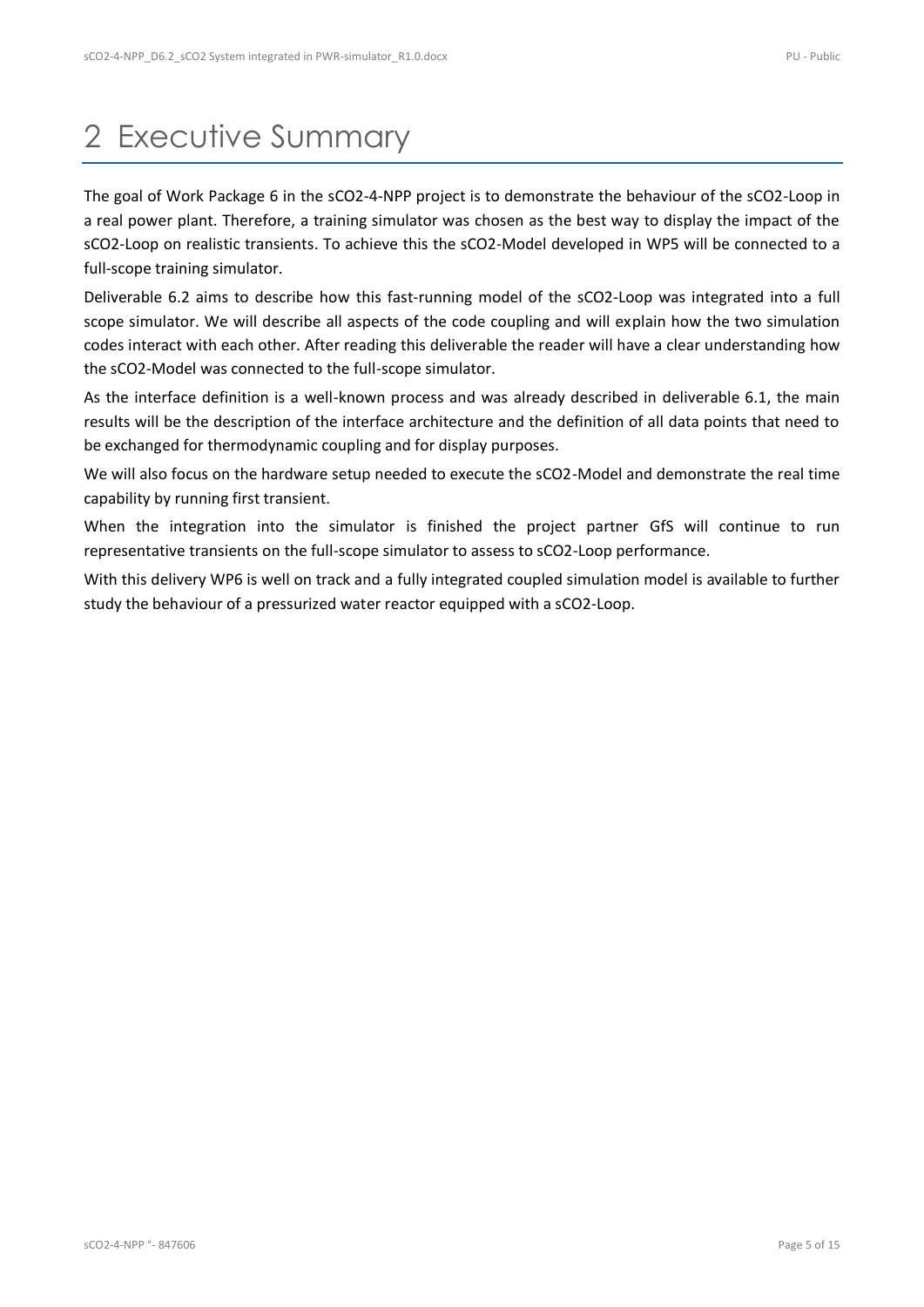## <span id="page-5-0"></span>3 Introduction

The transients run at the end of WP6 will be a main result of the sCO2-4-NPP project as they will show that the developed system will increase the safety of Nuclear Power Plants significantly by adding another safety system that ensures the decay heat removal during several accident scenarios.

To be able to achieve this result a Simulation Model of the sCO2-Loop needs to be connected to an existing full-scope training simulator.

In the following sections we will describe how this coupling was achieved using the interfacing mechanism described in deliverable D6.1.

We will start to explain once again the system architecture and the interface standard that was chosen to connect the models. In the following sections the reader will learn about the simulation boundaries and why the connections were placed at the agreed locations.

The remaining sections will describe all data points that need to be exchanged between the models to achieve a proper coupling. This section will be spilt in subsections that start with the data that needs to be exchanged for control purposes, continue with all thermodynamic properties that will be exchanged and finish with all data points that need to be transferred for display purposes. We will finish this section by explaining the tests we conducted to verify proper data exchange between the models.

After having described all interface mechanisms we will describe the hardware that was used to run the sCO2-Model and how the model is performing with respect to the real-time requirements.

Finally, the document will close by giving an outlook on the remaining tasks of WP6 which is the performance of transient simulation runs to prove the functionality of the integrated system.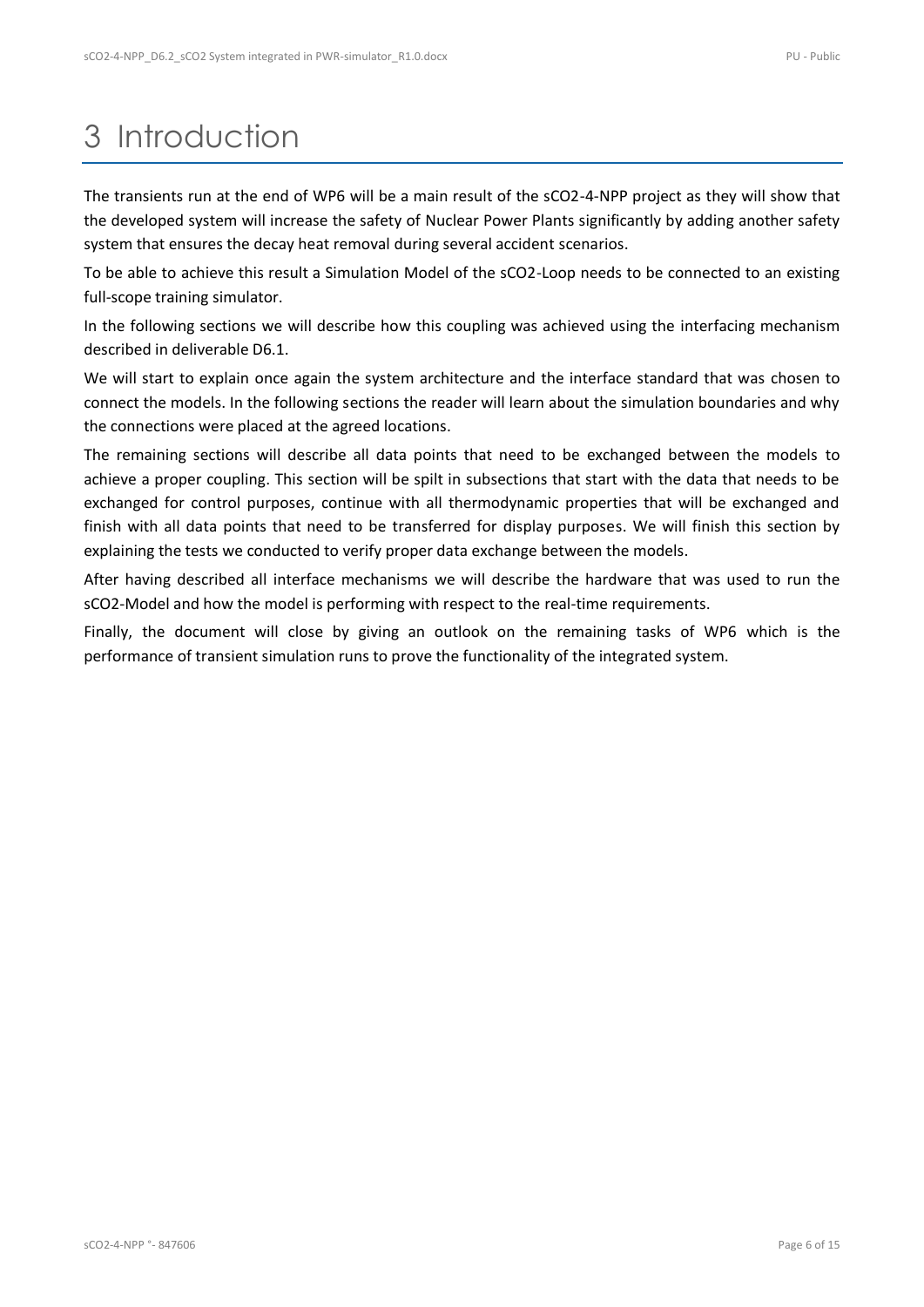## <span id="page-6-0"></span>4 Description of the interface mechanism

As introduced above we will now describe in detail how the code coupling will be performed and what achievements have been made so far in WP 6. The three basic requirements for software to be coupled to a real-time training simulator are:

- 1. Timing The timesteps of the coupled software must be controllable to run the models synchronized. That means that the software must have an interface that allows the controlling simulator executive to request an evolvement of the model for a given time. It is crucial that the coupled software will finish its calculation within this given time. E.g., if the controlling simulation requests the coupled software to execute a simulation of 0.25 seconds, this time step must be finished in under 0.25 seconds. Only then real time behavior is achievable. It is very crucial for a training simulator to run in real time.
- 2. Initial Conditions There needs to be a mechanism that the state of a simulation can be saved to disk at any given time. This is important to be able to restart the simulation from this saved state. This requirement is also crucial as the simulator cannot always be operated to a dedicated condition but needs to be able to load a previously saved condition.
- 3. Data exchange This is probably the most straight-forward requirement for coupling simulation models. The two models need to have the possibility to exchange data points otherwise the coupled codes would have no chance to interact with each other. The crucial part of the data exchange is also that it must be executed in each time frame in order to keep the real-time requirements.

### <span id="page-6-1"></span>4.1 Interface architecture

The project partners from CVR will use the software package Dymola to model the sCO2-Loop in WP5. Therefore, this software is the limiting factor to choose a suitable interface architecture for the code coupling. As a first step CVR and KSG checked the options on coupling the third-party tools that Dymola provides.

The common standard to distribute Dymola models is the Functional Mock-up Interface Standard (https://fmi-standard.org/). The Functional Mock-up Interface (FMI) is a free standard that defines a container and an interface to exchange dynamic models using a combination of XML files, binaries and C code zipped into a single file (Functional Mockup Interface, 2021).

It was agreed between the partners to use the FMI Standard as the mechanism to interface to the Dymola model that will be provided by CVR. CVR will export the developed model to a so-called functional mock-up unit (FMU) and KSG will import the FMU into the simulator.

The standard supports all necessary functions to couple the Dymola model to the training simulator. The provided FMU can be loaded into the training simulator. It will expose all interface variables via API functions. The control of the FMU will be done via the simulator executive which can evolve the model in time by calling the respective FMU function. Using this function, the basic requirement of controlling the execution time of the coupled model is achieved and both models can run synchronized.

The FMI standard also supports serialization of a given state of the FMU i.e., the state of the FMU will be saved to hard disk. This state can later be loaded back into the simulation. Therefore, the second basic functionality of saving simulation states, so called initial conditions (ICs), and restoring the ICs is achieved.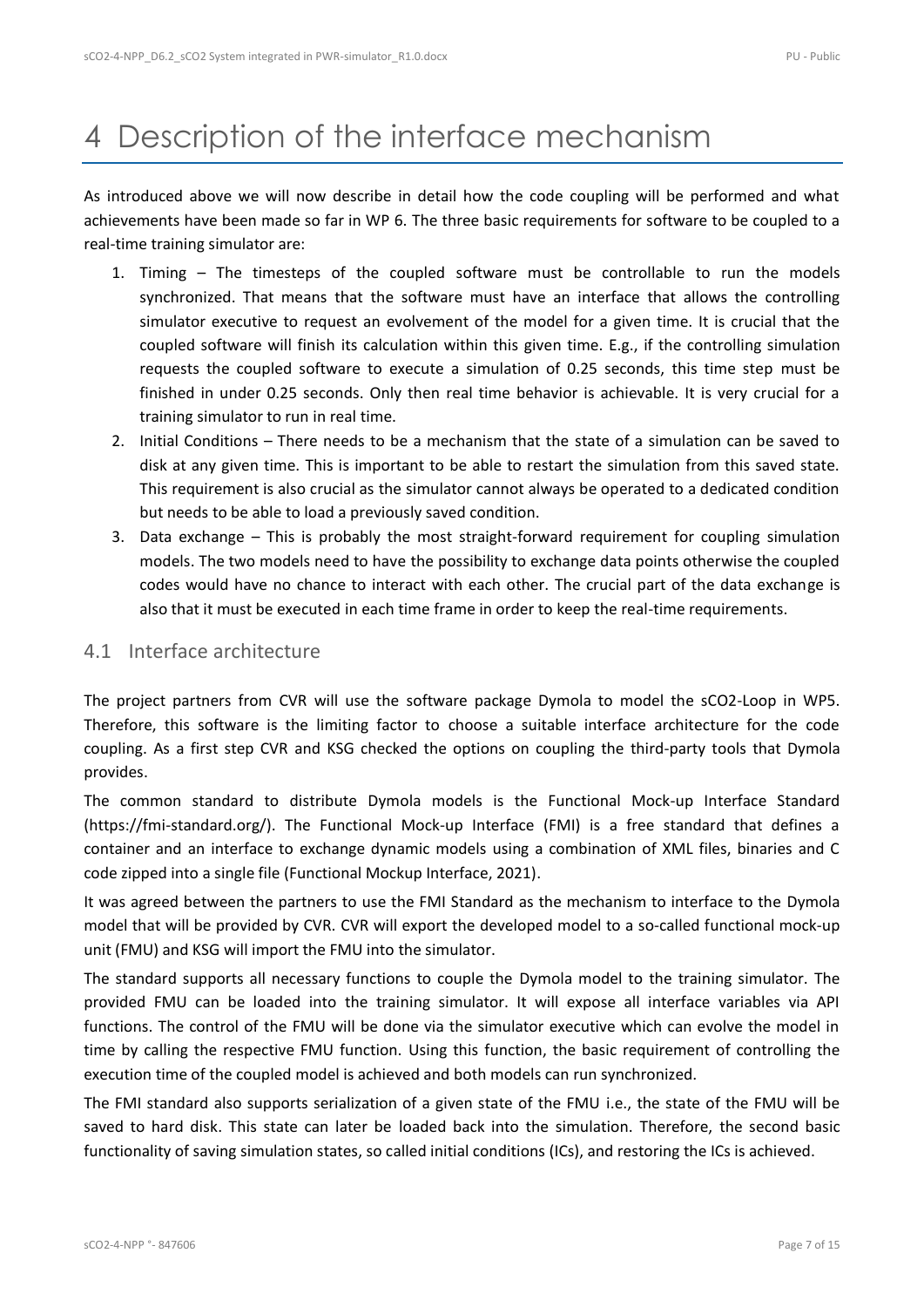The data exchange between the simulator and the FMU has been successfully verified on both demo FMUs that come with the FMI standard and the test FMU provided by CVR.

The training simulator that is used to run the transients, is operated in a Linux Red Hat operating system. The execution environment of the training simulator provides a TCP/IP based interface that allows communication with external models running in a Windows or Linux environment. The FMU provided by CVR can run on Windows as well as Linux operating systems. For the simulation, the Windows version of the FMU is used.

## <span id="page-7-0"></span>4.2 Simulation Boundaries

After having agreed on using the FMI standard to couple the two codes the WP partners had to decide on the modelling boundaries, i.e., where the models are coupled from a thermodynamic standpoint.



#### **Figure 1: sCO2-Loop overview**

<span id="page-7-1"></span>[Figure 1](#page-7-1) shows the principle set up of the sCO2-Loop and how it will be connected to a steam generator in a pressurized water reactor. One can see that the connection points are at the main steam line (point 8) to the input of the compact heat exchanger (CHX) and that the condensate will be fed back into the steam generator blowdown line (point 9).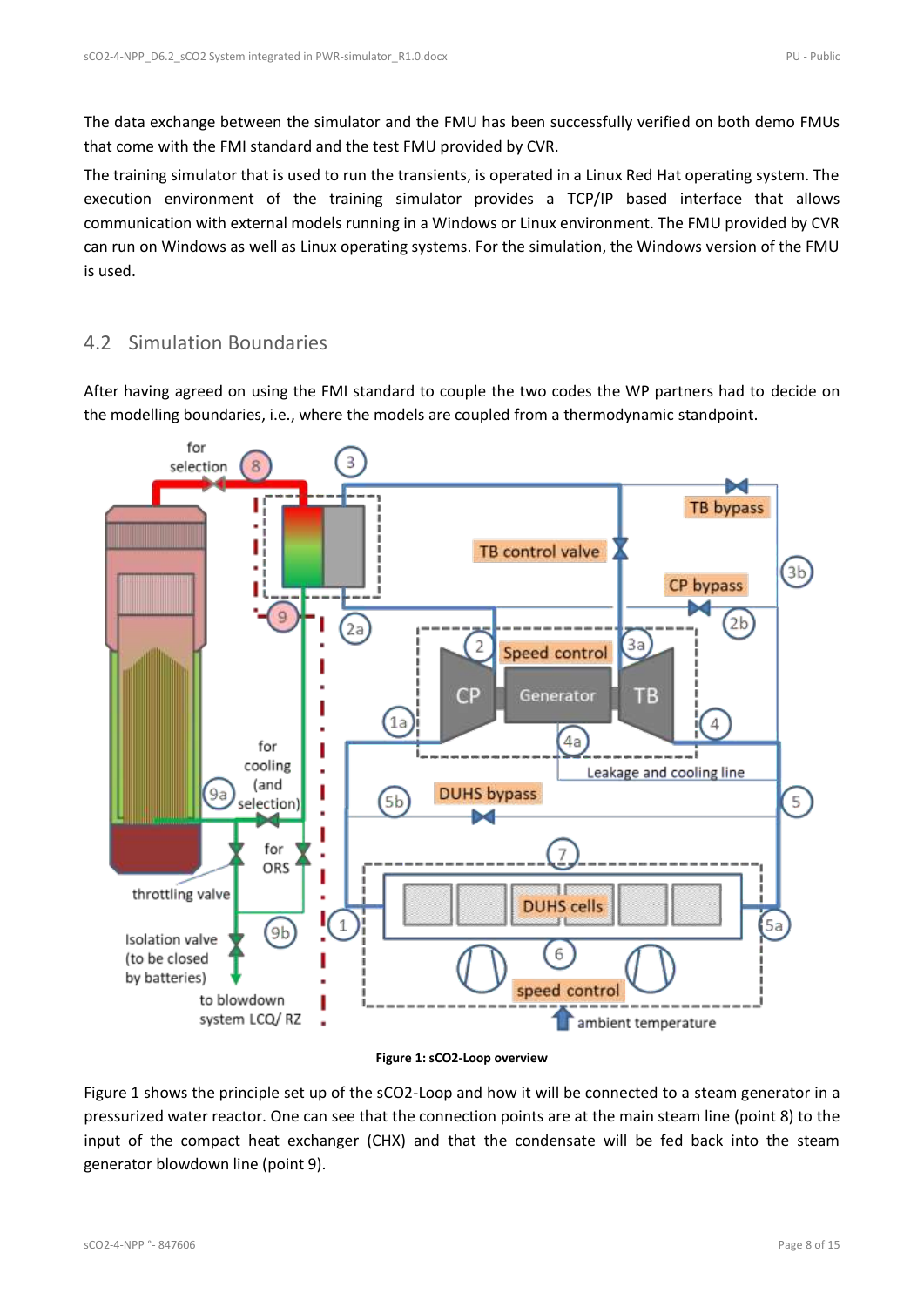It was agreed between CVR and KSG to couple the codes via a fluid interface.

### <span id="page-8-0"></span>4.2.1 Coupling via fluid interface

It is a commonly used way to couple thermodynamic models via fluid interfaces. One side of the models provides basically a pressure and the thermodynamic properties of the fluid at the interface and reacts on the flow that is withdrawn from the other side of the model. Therefore, this coupling always consists of a pressure interface and a flow interface. To get a numerically stable situation a flow path always has a flow interface on one end and a pressure interface at the other. The connection in principle is shown in [Figure 2.](#page-8-1)



**Figure 2: Interfacing scheme of pressure and flow boundaries**

<span id="page-8-1"></span>This coupling mechanism was chosen and agreed upon between the partners of WP6. Therefore, the model boundaries were drawn as indicated by the dotted red line in Figure 1.

The interfaces were added in the simulation networks of the training simulator as seen [Figure 3](#page-8-2) and [Figure 4](#page-9-3) marked by the yellow bounded boxes.

The final version had the pressure and flow interface switched compared to the initial report in deliverable 6.1. KSG will provide the main steam flow via a flow interface. CVR will provide the condensate properties via a pressure interface.



<span id="page-8-2"></span>**Figure 3: Main steam nodalization drawing**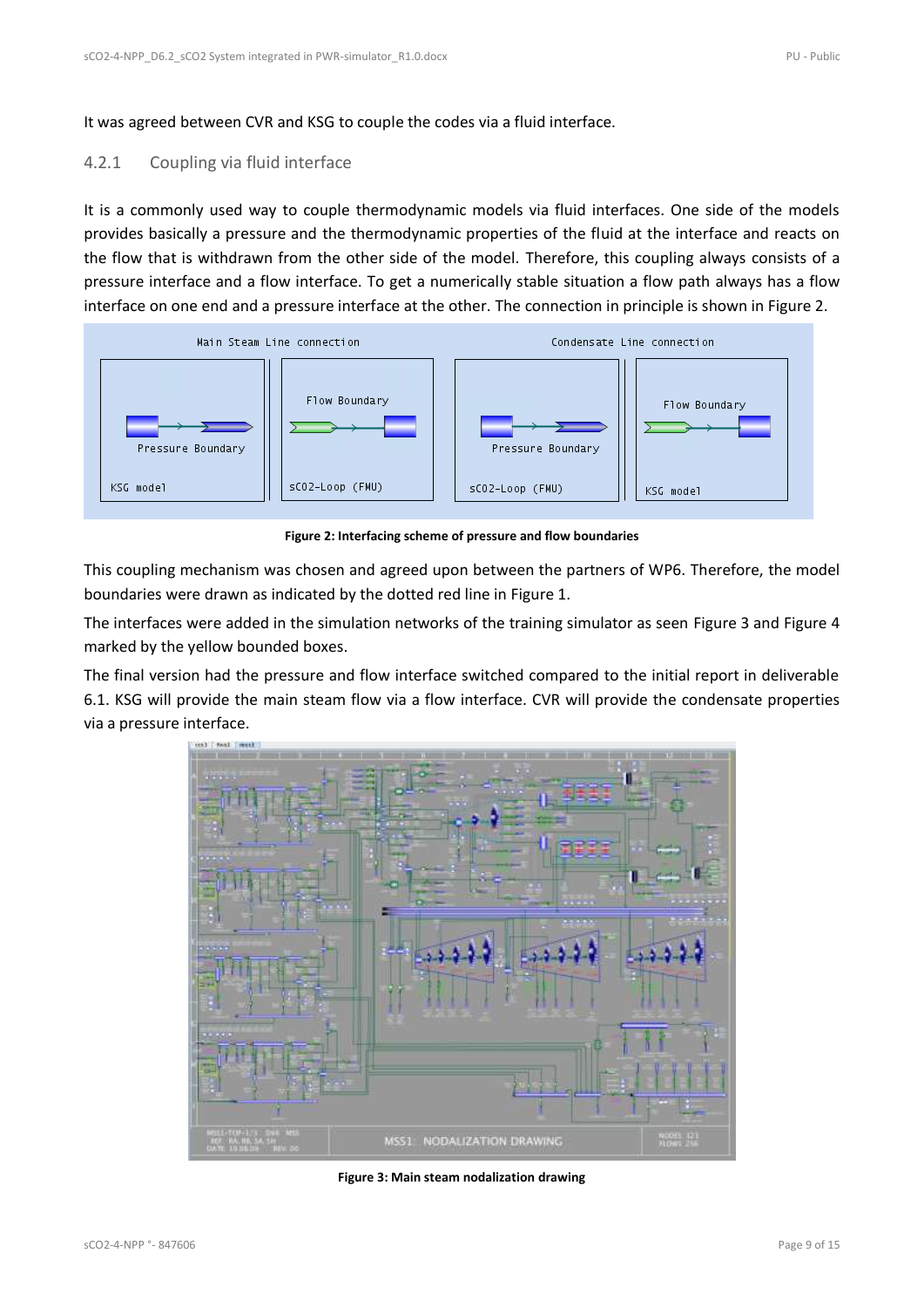

**Figure 4: Steam generator Blowdown nodalization drawing**

### <span id="page-9-3"></span><span id="page-9-0"></span>4.3 Data exchange

As the interface architecture and the model boundaries have been agreed the remaining part to specify is the data set that has to be exchanged between the two models. This will be described in the following sections.

### <span id="page-9-1"></span>4.3.1 Command interfaces

As the sCO2-Loop is a self-contained, self-running, system there will be very limited interface points needed for command respectively control purposes of the model. All simulator functions are handled via the FMI-Standard. The control strategy of the sCO2-Loop is internal to the provided model and was not yet determined before the due date of this delivery. KSG will provide all necessary status values of the plant that are needed from the sCO2-Loop controllers.

Nevertheless, it should be possible to operate the sCO2-Loop in a manual or partially manual mode by the simulator instructor and to influence the sCO2-Loop operation. Therefore, the following possibilities will be implemented:

### **Table 1 Command interfaces**

<span id="page-9-2"></span>

| Command interfaces                     |
|----------------------------------------|
| Operation of all valves in manual mode |
| Adjustment of turbine speed setpoint   |
| Adjustment of fan speeds               |
| Select number of active DUHS cells     |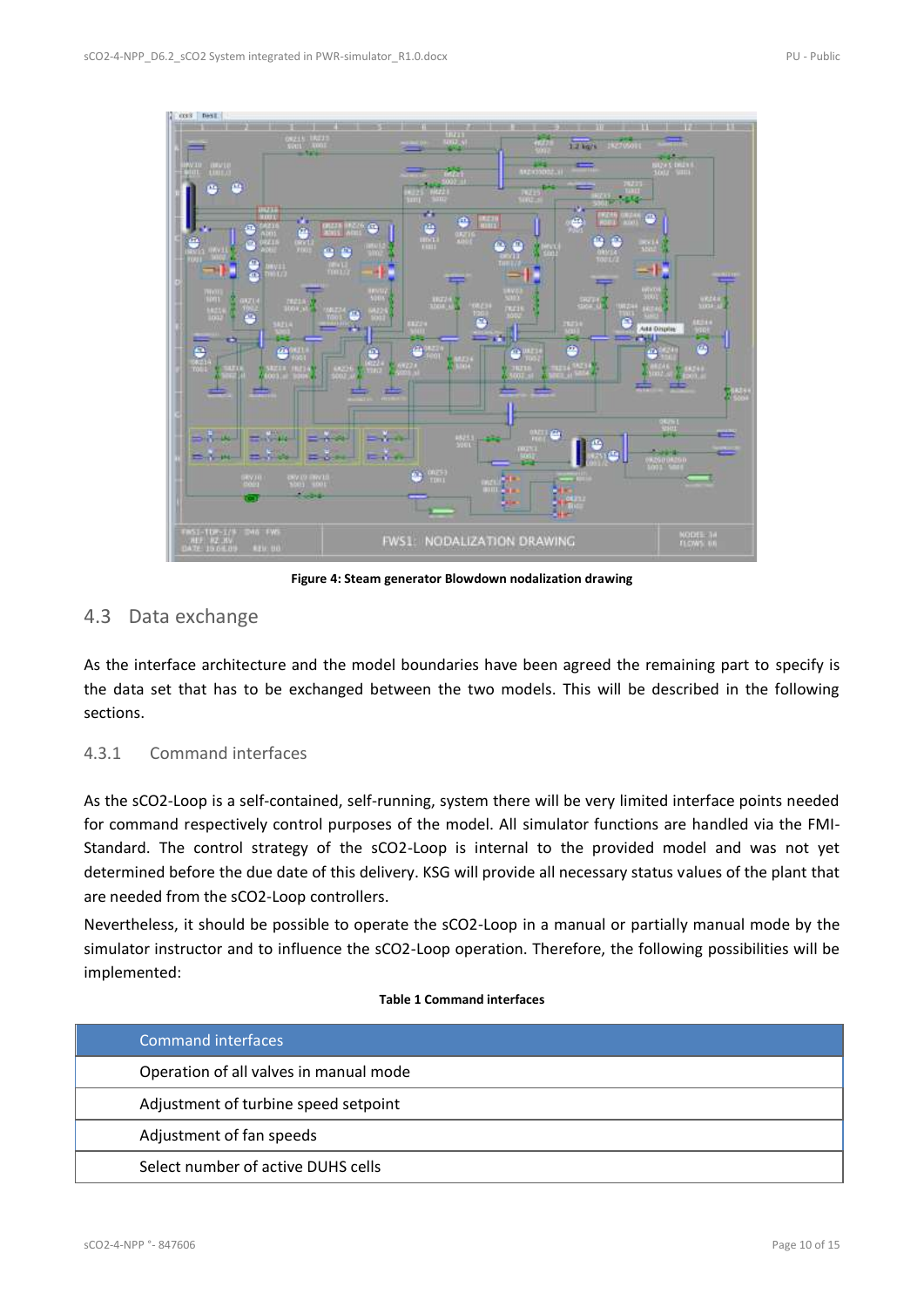| Adjust total mass of $CO2$ filled into the system                  |
|--------------------------------------------------------------------|
| Adjust remaining battery capacity available                        |
| Set efficiency for reload of batteries from generator              |
| Set dirt or gas influence on heat transfer in CHX and DUHS (0100%) |

This limited set of command parameters allows the simulator instructor to manually operate the system and to set boundary conditions.

With the use of the FMI-standard it is easy to add command interface values during the implementation. This will be likely as the control strategy and the necessary measurements and input signals will be determined in the near future.

### <span id="page-10-0"></span>4.3.2 Thermodynamic interface variables

The coupling mechanism was described in [4.2.1.](#page-8-0) The thermodynamic code used by the KSG simulation is Topmeret which is a part of the JADE Toolset of GSE systems Inc. It is a two-phase six equation nonequilibrium model which solves the thermodynamic network in a fixed time step. The parameters described here are the standard set Topmeret uses to interface to other models or to itself.

<span id="page-10-1"></span>The necessary interface variables for a pressure boundary are:

#### **Table 2 Pressure boundary variables**

| <b>Property</b>                     | <b>Unit</b>           |
|-------------------------------------|-----------------------|
| Node pressure                       | [bar]                 |
| Mass of gas/steam and liquid        | [kg]                  |
| Density of gas/steam and liquid     | [kg/m <sup>3</sup> ]  |
| Enthalpy of gas/steam and liquid    | [kJ/kg]               |
| Gas/Steam void fraction             | [dmnls <sup>1</sup> ] |
| Concentration non-condensable gases | [dmnls]               |
| Conductivity                        | [dmnls]               |

With this set of parameters, a pressure boundary provides all necessary information to calculate a mass flow that will be withdrawn from the connected flow boundary.

<span id="page-10-2"></span>The necessary interface variables for a flow boundary are:

#### **Table 3 Flow boundary variables**

| <b>Property</b>                     | <b>Unit</b>   |
|-------------------------------------|---------------|
| Temperature of gas/steam and liquid | $[^{\circ}C]$ |
| Mass flow of gas/steam and liquid   | [kg/s]        |
| Enthalpy of gas/steam and liquid    | [kJ/kg]       |

<sup>1</sup> dimensionless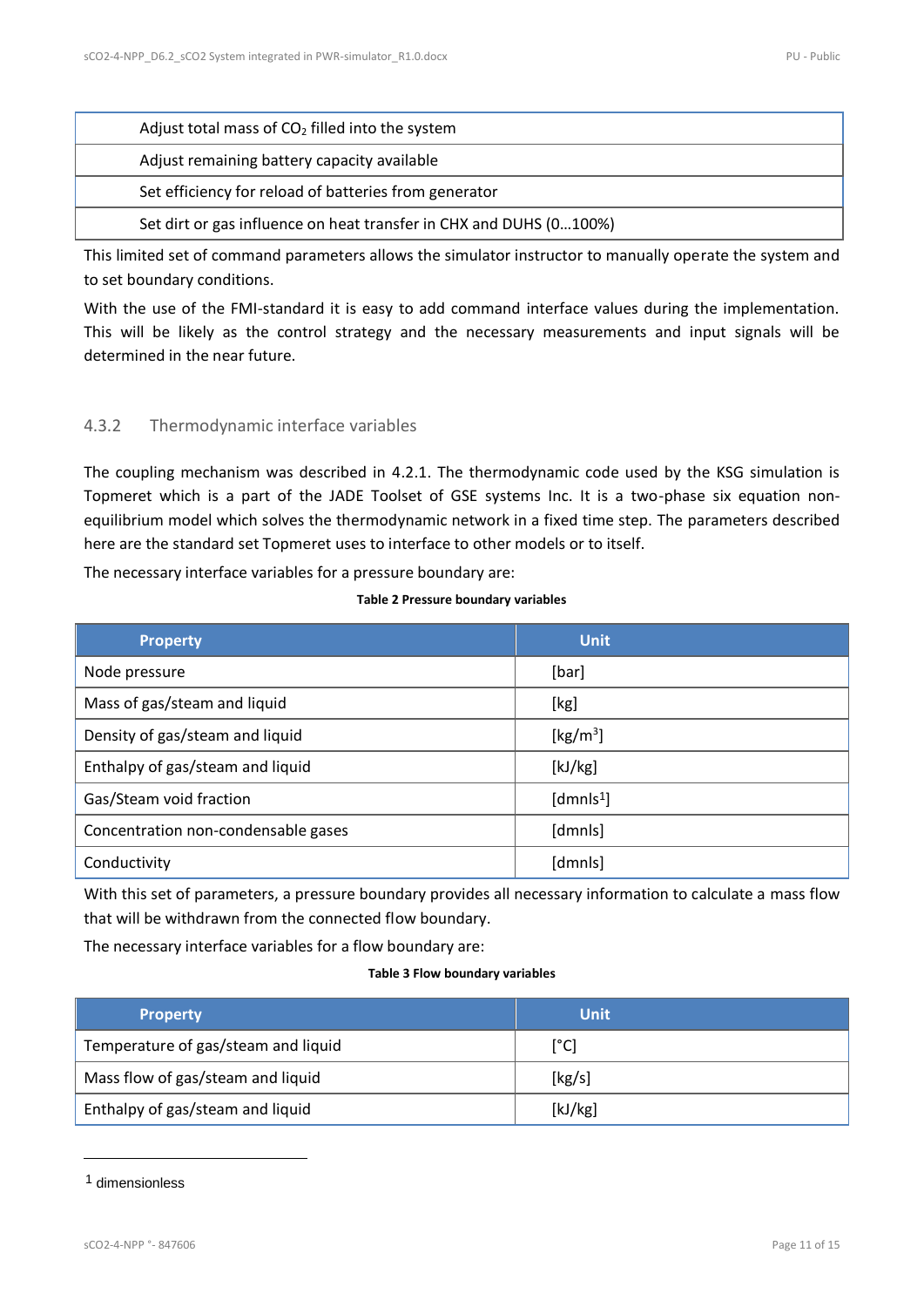| Concentration non-condensable gases | [dmnls] |  |
|-------------------------------------|---------|--|
| Conductivity                        | [dmnls] |  |

With this set of parameters, a flow boundary provides all necessary information to calculate the pressure in a connected pressure boundary.

In case certain parameters are not in scope of the sCO2-Loop model, e.g., non-condensable gases or conductivity of the liquid phase, they can be set to default values to fulfill the interface requirements of Topmeret.

### <span id="page-11-0"></span>4.3.3 Display variables

As the FMU provided by CVR will run as an encapsulated module the only way to access internal variables is to provide them in the interface. In order to be able to monitor the behaviour of the sCO2-loop it is therefore necessary to have a certain set of display variables as output of the FMU. KSG will setup a graphic to visualize the operational state of the sCO2-Loop. This graphic will look similar to Figure 1. On all 19 points of interest (1 through 9b) the following parameters will be displayed:

### **Table 4 Display parameters**

<span id="page-11-1"></span>

| <b>Property</b> | <b>Unit</b>         |
|-----------------|---------------------|
| pressure        | [bar]               |
| temperature     | [°C]                |
| mass flow       | [kg/s]              |
| density         | [ $\text{kg/m}^3$ ] |
| enthalpy        | [kJ/kg]             |
| entropy         | [kJ/K]              |
| speed of sound  | [m/s]               |

Having access to these operational parameters will give a profound overview of the state of the sCO2-loop. In addition, the following internal parameters are of interest:

#### **Table 5 Internal Parameters**

<span id="page-11-2"></span>

| <b>Internal Parameter</b>                  |                                       |
|--------------------------------------------|---------------------------------------|
| speed of fans                              | surplus electrical power              |
| speed of turbine                           | work of turbine                       |
| position of valves                         | work of compressor                    |
| CO <sub>2</sub> mass in vessel (CHX, DUHS) | efficiency of TB                      |
| number of DUHS cells active                | efficiency of CP                      |
| heat removed via CHX                       | distance to surge line (Mach numbers) |
| water mass in CHX                          | status of battery power supply        |
| electrical power from/ to generator        | battery capacity remaining            |
| electrical power for fans                  |                                       |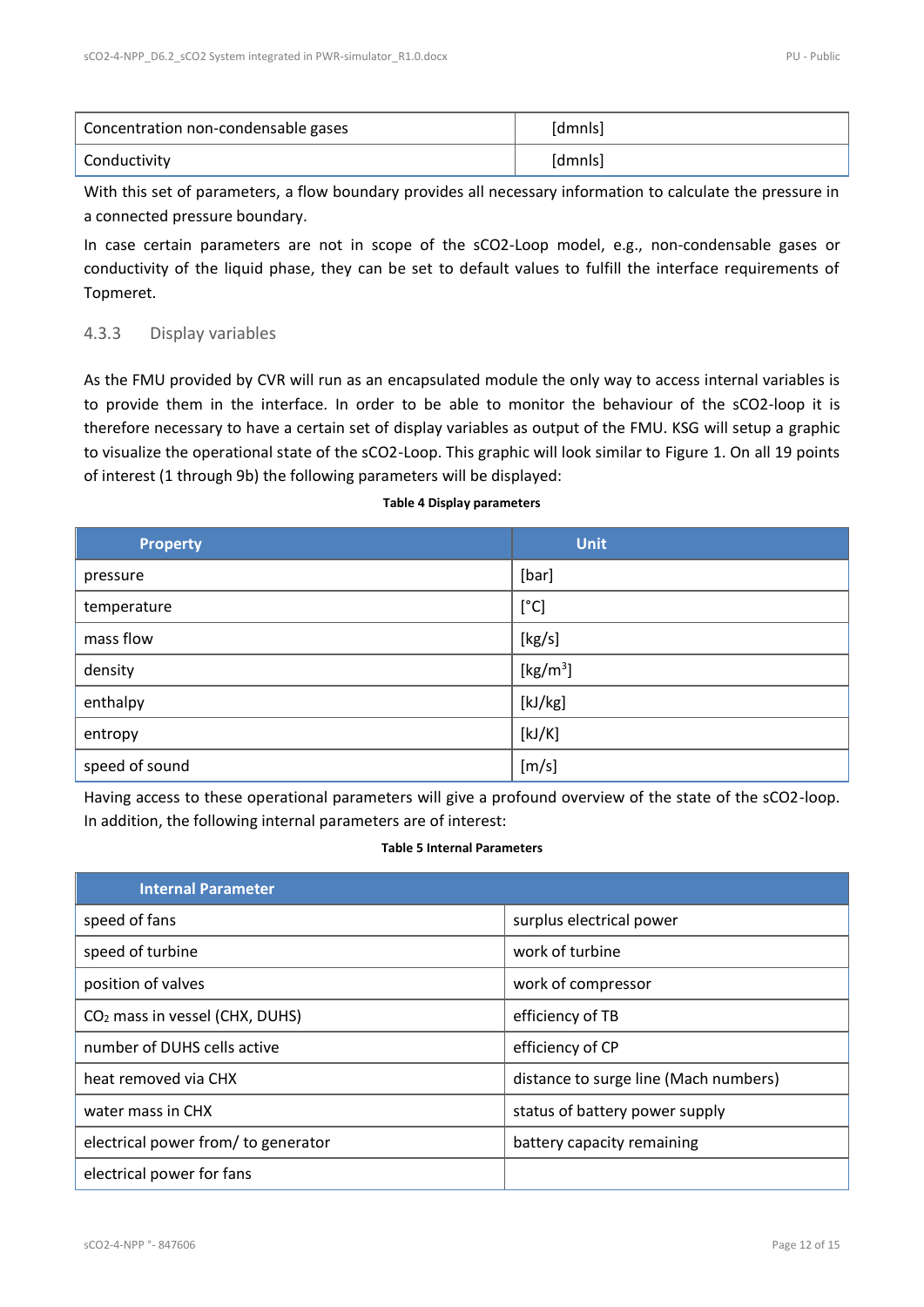Again, it will be a straight-forward process to add display variables to the interface when during the project the above list is deemed to be incomplete. [Figure 5](#page-12-0) shows the overview picture of all steam generators and all sCO2-Loops. It can be utilized to quickly get an understanding of the system behavior during transients.



**Figure 5: Overview of Steam generators and sCO2-Loops**

<span id="page-12-0"></span>To check and operate one specific sCO2-Loop the schematic views shown i[n Figure 6](#page-12-1) are used. The instructor can manipulate all components of the sCO2-Loop via the controls on this diagram. The actual loop parameters are displayed on the specific measurements. Navigation buttons are introduced on the left-hand side to switch between all available displays.



<span id="page-12-1"></span>**Figure 6: Schematic view of a specific sCO2-Loop**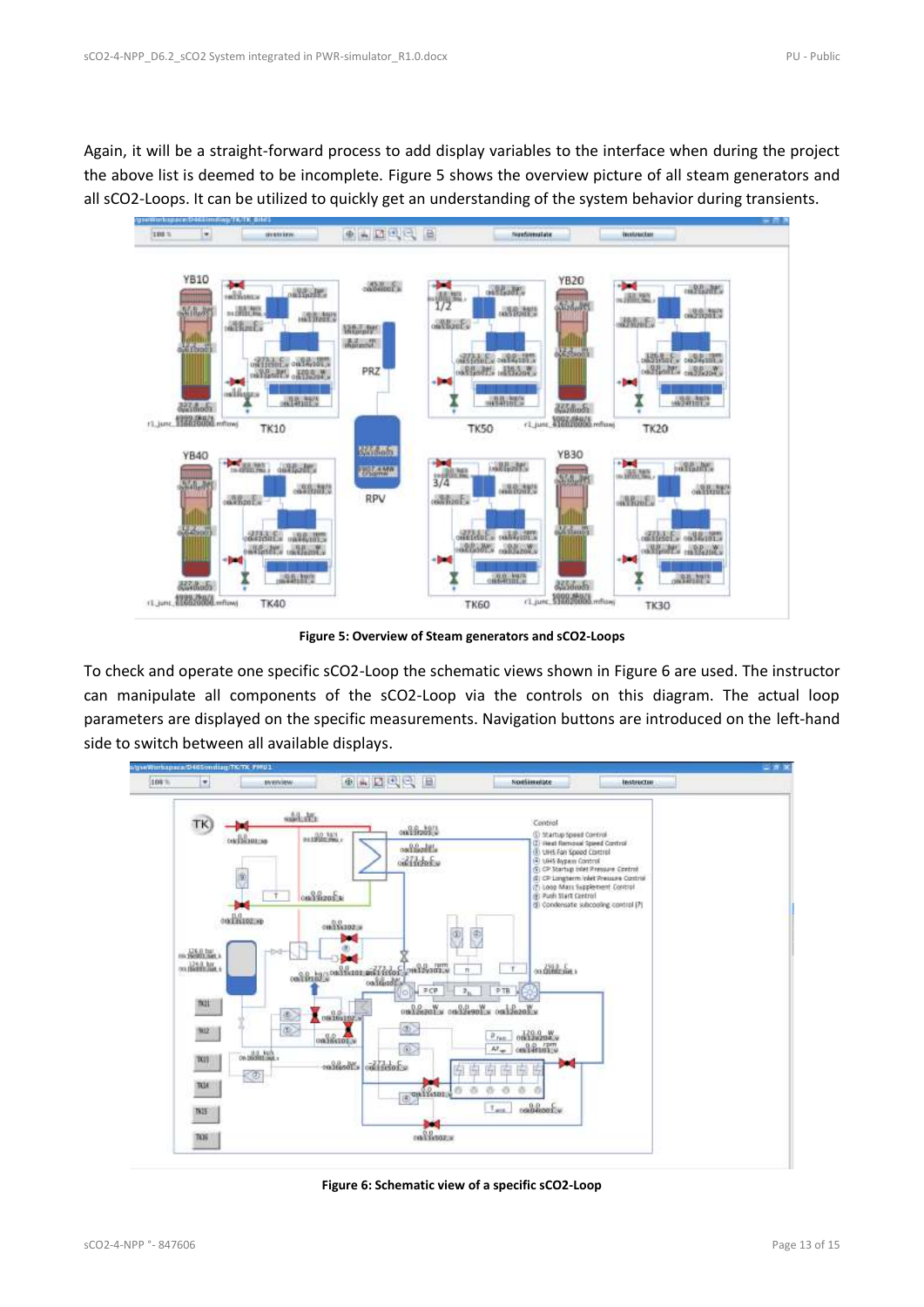So, with the above interface description all necessary parameters that could be determined at this stage of the project have been fixed.

### <span id="page-13-0"></span>4.4 Hardware

<span id="page-13-2"></span>To execute the sCO2-Model FMUs a dedicated virtual machine was set up in the KSG datacenter EKu.LOC. The virtual machine has the following hardware specification.

**Table 6 Hardware Specification FMU-Server**

| <b>Hardware Specification</b> |                                         |
|-------------------------------|-----------------------------------------|
| CPU                           | 6 Cores, Xeon Gold 6240Y CPU @ 2,59 GHz |
| Memory                        | 16 GB                                   |
| <b>Disk</b>                   | 250 GB                                  |
| <b>Network</b>                | 1x Gbit/s                               |

The VM was connected to the simulator network via VLAN. This proves that the communication between the FMU-server and the FMU-client can work via TCP/IP-interface.

The hardware performance during steady-state operation was evaluated. Network traffic is neglectable and CPU power is operating around 80 %.

During first transient tests it was proven that the chosen hardware setup can run the sCO2-Model in realtime during most operations. Real-time behavior of the Model will be further investigated in the upcoming testing period.

## <span id="page-13-1"></span>4.5 Outlook

Having defined the interface architecture and the interface variables CVR did already provide a working FMU to KSG. This FMU has already been connected successfully to the training simulator which has proven the chosen interface mechanism to work. With the close collaboration between CVR and KSG it was achieved that the real-time requirements are met with the current modelling state. The delivered FMU was successfully integrated and GfS can now start running transient tests on the full-scope simulator.